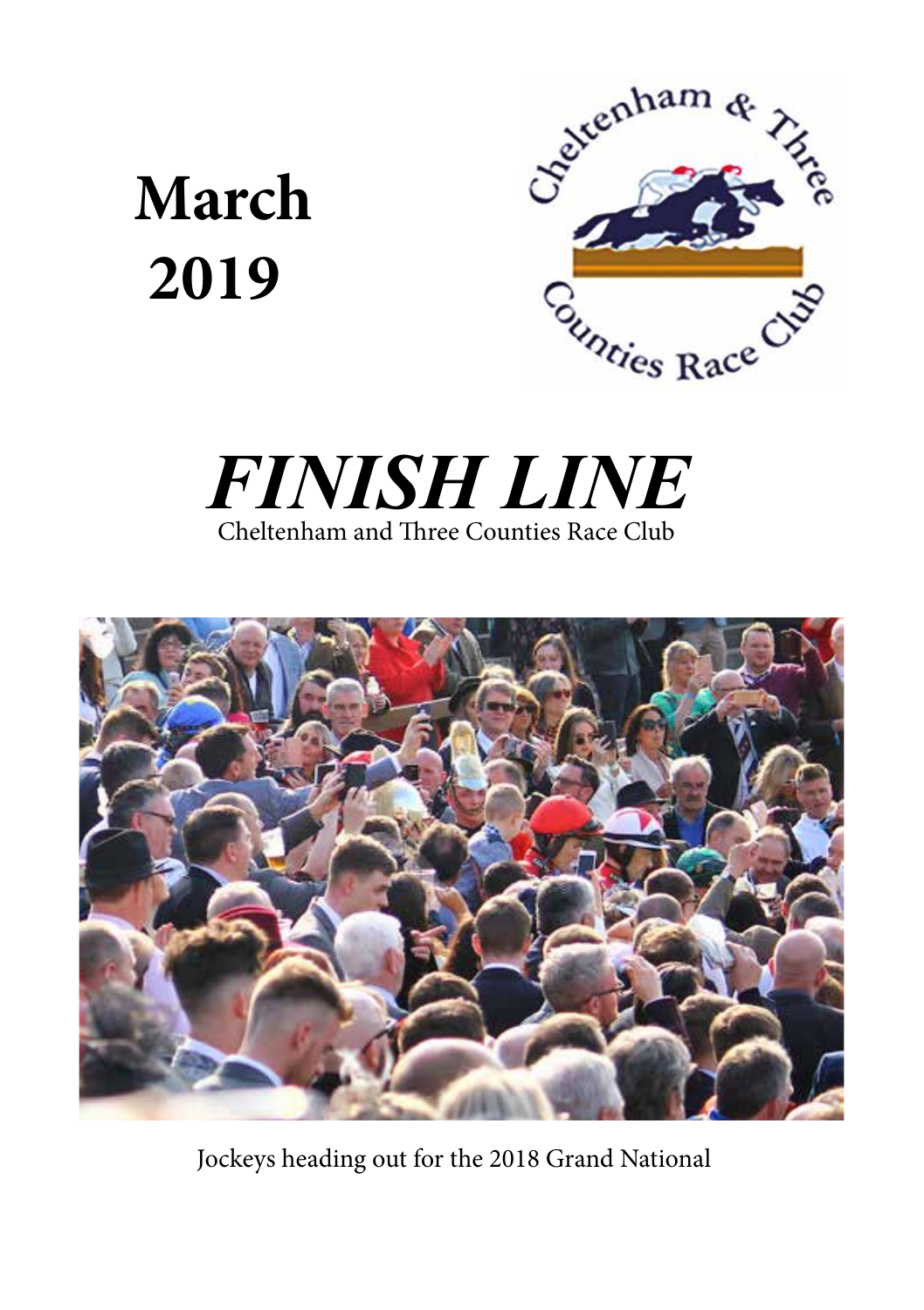# *CONTENTS*

Chatter From Sarah Tipster Competition Richard Davis Award Dodges New Adventures David Massey Article John Hales Article Upton Viva Stud February Club Meeting Racing In Japan Club Events Racing Green Jo O'Neill Article

### Chatter from Sarah

By the time you read this Cheltenham will be a distant memory and we will have The Grand National Meeting in mind. That is mainly because this newsletter is rather late for which I will apologies most profusely. My life over the last month has been quite hectic getting ready for The Festival Preview and Silent Auction and Raffle and I would like to Thank everyone for all their help on the evening it was much appreciated and we raised around the £4,000 mark again. The evening was most bizarre with no interval which slightly altered all of our timings. I also have a new arrival ...... of the four legged variety! Yes I have another ex-racehorse. This is the fifth to add to my collection. Any of you who are members of The Elite Racing Club will know him well as I have 'Volcanic' coming to keep me on my toes as I will be getting back in the saddle after a break of around 6 years. Anyway I hope you all had a wonderful Cheltenham and those who are going to The Grand National I hope the weather is kind to you and enjoy. Sarah x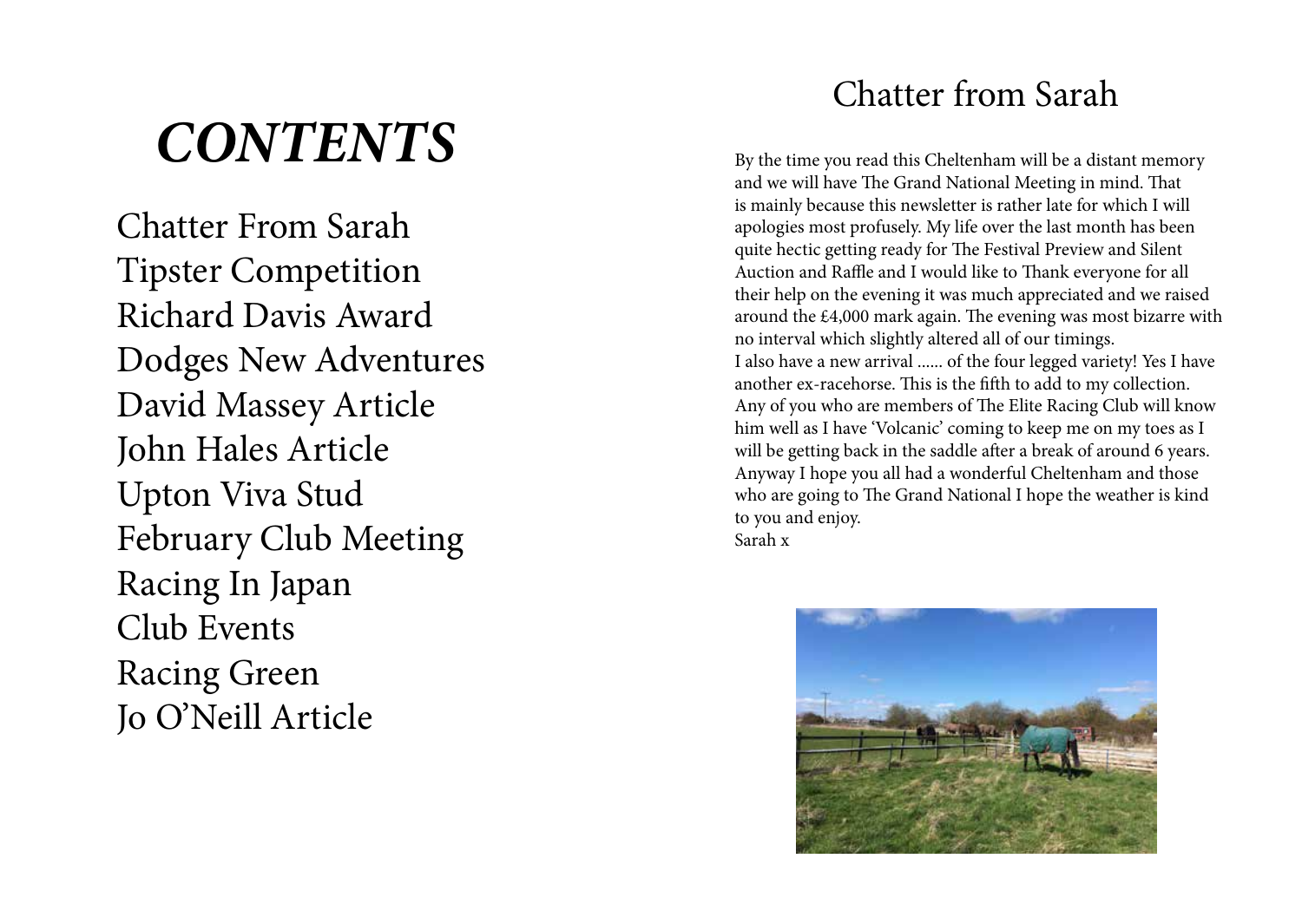#### **TIPSTER COMPETITION UPDATE**

Fortunately, the mid-month "crisis" resulting from the Equine Flu outbreak, whilst maybe hampering Festival preparation for several stables, the effect on the Tipster Scoreboard was somewhat more dramatic.

As the table below shows, we have a new **Overall Leader** who, following a timely run as the Competition enters the Festival(s) season, relegates long-time leader, Alan Wellstead, to  $2^{nd}$  place.

February saw forty-two horse scores recording a total of 320pts and our Congratulations go to **Richard Shaw** who, with his '**A**' entry compiling **270pts**, collects the **£10 Overall Leader** monthly prize.

#### *Good Luck to everyone with your Tipster entries at the Festival. Let the FUN begin!!*

*Please note: ALL prizes will be confirmed and paid out after the end of the competition.*

| <b>POSITION</b>                 | <b>NAME</b>    |                  |   | <b>FEBRUARY</b><br><b>MONTH</b> | <b>FEBRUARY</b><br><b>CUM'VE</b> |
|---------------------------------|----------------|------------------|---|---------------------------------|----------------------------------|
| 1                               | <b>RICHARD</b> | <b>SHAW</b>      | A | 85                              | 270                              |
| 2                               | <b>ALAN</b>    | <b>WELLSTEED</b> | E | 30                              | 255                              |
| 3                               | <b>HUGH</b>    | <b>EDWARDS</b>   | B | 40                              | 235                              |
| $4=$                            | <b>TERRY</b>   | <b>POULSON</b>   | A | 60                              | 220                              |
| $4=$                            | <b>ALAN</b>    | <b>WELLSTEED</b> | G | 35                              | 220                              |
| $6 = 6$<br>$6=$<br>$9=$<br>$9=$ | <b>JOHN</b>    | <b>RICH</b>      | C | 60                              | 215                              |
|                                 | <b>STEVE</b>   | <b>TAYLOR</b>    | D | 55                              | 215                              |
|                                 | JAN            | <b>WOOTTON</b>   | B | 55                              | 215                              |
|                                 | <b>IAN</b>     | <b>ATKINSON</b>  | C | 35                              | 210                              |
|                                 | <b>PAUL</b>    | <b>JONES</b>     | B | 25                              | 210                              |

Perhaps rather predictably, **Richard Shaw** also takes the top scorer accolade for February, with his "**A**" entry collecting **85pts** and collects the **£10 Top Score** monthly prize.

| <b>POSITION</b> | <b>NAME</b>    |                   |   | <b>FEBRUARY</b><br><b>MONTH</b> |
|-----------------|----------------|-------------------|---|---------------------------------|
|                 | <b>RICHARD</b> | <b>SHAW</b>       | А | 85                              |
| 2               | <b>JAMIE</b>   | <b>SHARP</b>      | С | 80                              |
| っ               | IAN            | <b>STRICKLAND</b> | R | 75                              |

Please don't forget that you can track the status of your entries on-line by accessing www.ctcrc.co.uk, selecting 'MENU' and then 'Tipsters Competition'.

If you have any questions about your entry, or its status, please contact Tony Coleman either on 07795 146242 or by e-mail at tonyandles@aol.com.

## RICHARD DAVIS AWARD

For the Top Conditional Jockey riding at Cheltenham, Chepstow, Hereford, Ludlow, Stratford, Warwick and Worcester during the period

 $6<sup>th</sup>$  May 2018 – 27<sup>th</sup> April 2019

(Sponsored by the Cheltenham &Three Counties Race Club)

Scoring: a Winner 10 points, a Second 7 points, a Third 4 points, a Fourth 2 points.

Latest placings (up to and including  $9<sup>th</sup>$  March 2019)

| 1 <sup>st</sup> | <b>Bryony Frost</b>    | $199$ pts |  |
|-----------------|------------------------|-----------|--|
| 2 <sub>nd</sub> | <b>Richard Patrick</b> | $150$ pts |  |
| 3 <sup>rd</sup> | <b>Charlie Hammond</b> | $139$ pts |  |
| 4 <sup>th</sup> | Jonjo O'Neill Jr       | $116$ pts |  |
|                 |                        |           |  |

Richard Davis was a talented jump jockey tragically killed in a fall over fences in 1996. This award is named in his memory.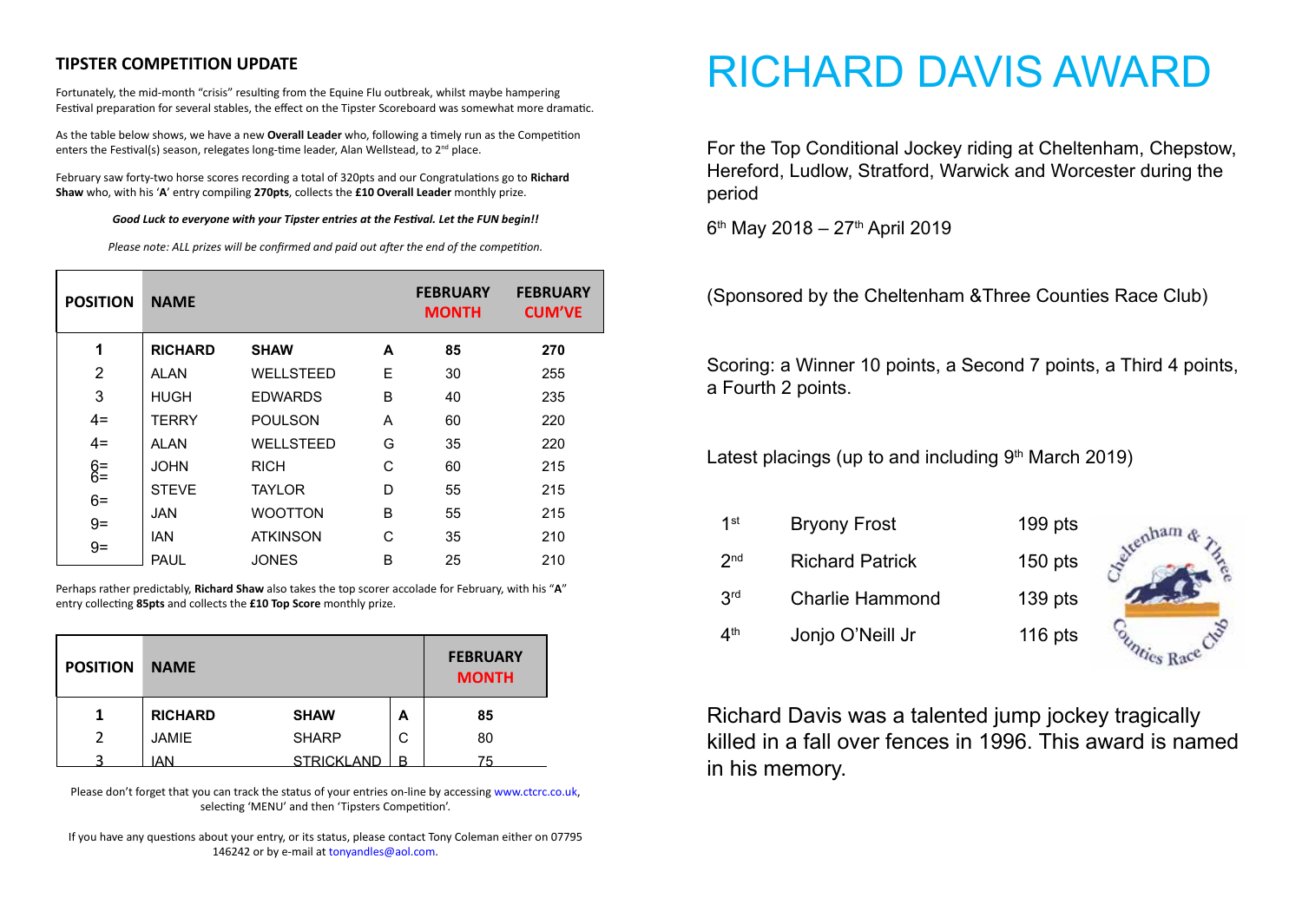### DODGES NEW ADVENTURES

So, it's that mad time of year again that everyone loves and enjoys... Cheltenham!!! It always brings back some very good memories for Dodge and I when Dodge won the champion chase, and I am very fond of the place. This year it is going to be very different for the both of us as I will be on the other side of the fence this year cheering on the yard horses instead of leading them up and unfortunately Dodge isn't going to be there strutting his stuff for everyone! We were asked back again this year to parade with the other former champions but due to the outbreak of the flu and the regulations that were needed we couldn't meet them. I forget that most normal people don't work weekends and we couldn't get Dodge booked in on Saturday to get his nasal swab taken. It's a shame as he's had his final clip for the season and a tidy up, looking trim and beautiful! Never mind, better luck next year.

During his final clip we discovered his love for his new best friend. In January, my

partner and I got a new puppy. A little black cocker spaniel and they are the best of friends. While I muck him out and do everything with him, she sits in the corner watching him. Until the other day, when he was eating his tea while I was mucking out his stable.... she wandered over to him and his bowl and started eating out of it along with him. He looked at her with his ears pricked and she just looked up for the feed bowl and licked his nose!! Then while clipping him the other day she sat in the corner, curled up on his rugs watching! Dodge stood there calm and like a rock just looking at her. I've never clipped a horse so quickly. Did wonders for my straight lines !!!



Like every typical English person, you know who you are, and will find yourself nodding along as you're reading this, but I saw the sun coming from behind the clouds and got very over excited! I got home from work at lunch time, took Dodge for his ride and then gave him a bath as he was getting sweaty, then.... turned them all out NAKED!! There was lots of bucking and kicking going on and 3 very excited horses! They had a very enjoyable few hours in the sunny field!! Getting excited for two days turned out to be very premature as the rugs are now back on and it's raining!! Never mind, hopefully it's around the corner for a second time!!



We are both doing the sun dance now and we are fed up of wearing lots of rugs all the time! We want shorts and T-shirt weather with naked days in the field again! We both enjoyed last summer!!

Good luck to everyone that is going to Cheltenham and see you all soon. Love, Lucy and Dodge .x

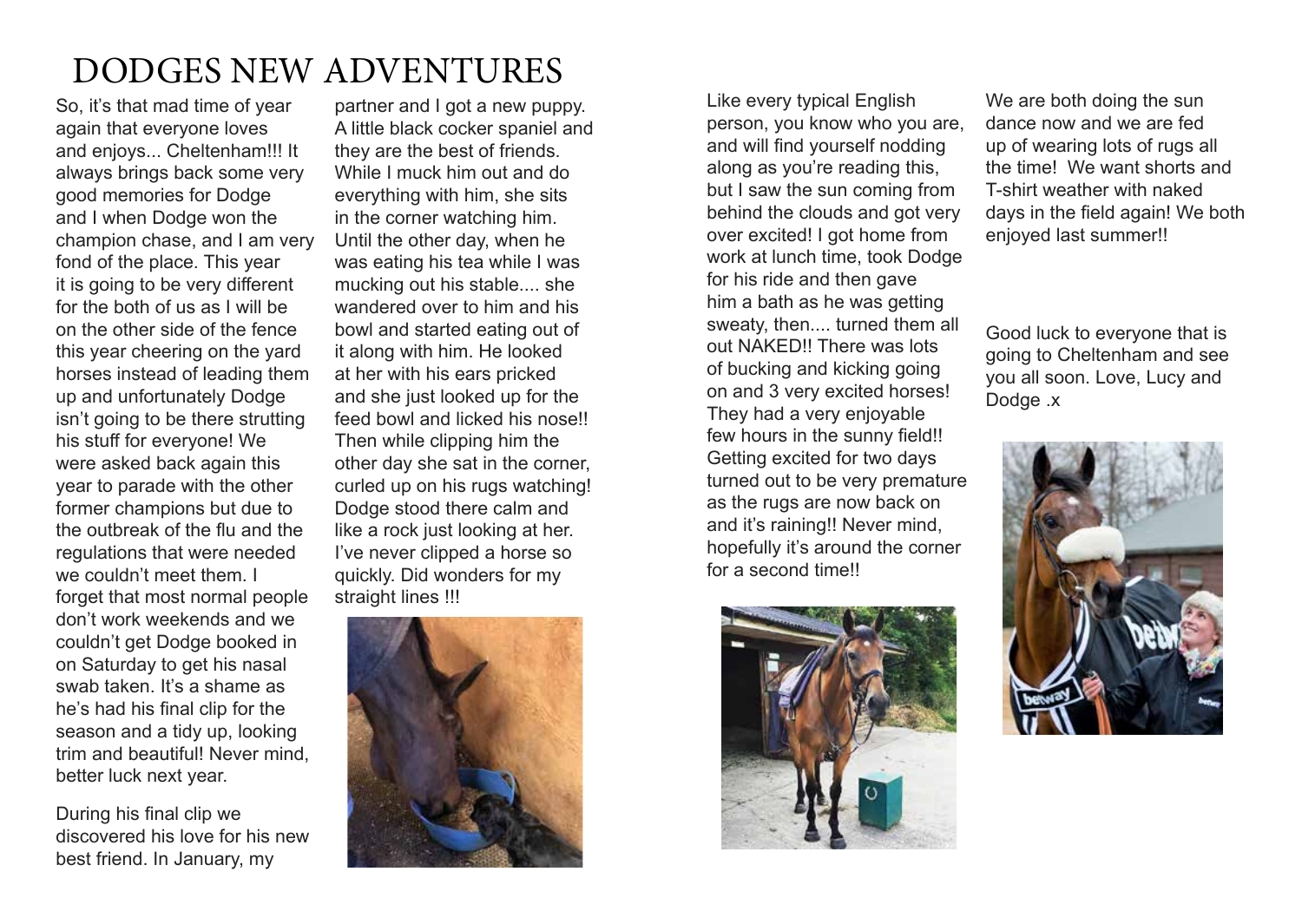### **David Massey Article**

And as we say goodbye to Cheltenham, we say hello Liverpool. One of my favourite cities, not least because when I used to work for Stanley Racing (going back a bit, here) I used to go out with a lovely lady from Liverpool and would go up there at weekends. A fun time was had by all, as I remember. Anyway, I digress. I'll be there working all three days on the rails (for Southwell Racing) so if you see me, say hello.

#### What's going to win the National?

That's what you want to know. I'd like to know as well, and it's worth pointing out that as I type this, we're still a couple of weeks away from Cheltenham and I have no doubt that both the Ultima and the X-Country are going to give us some clues. We could just assume Tiger Roll wins the latter and if so, last year's winner would be a big player. But he's got more weight this time around and although he should be on

the premises, I do think he'll be beatable. Here's my three against the field.



### *Vintage Clouds*

### (Sue Smith)

Has always made plenty of appeal as one that would take to this test. Forget his pulled-up run in the Welsh National last time, Sue Smith was well out of form at the time, a readymade excuse. Concentrate on his efforts in last year's Ultima, where he was front rank all the way and kept on for a valiant third, and then his subsequent third on ground arguably a bit too quick for him in the Scottish National and it's clear he's capable of top-quality handicap form. He just missed out on the cut last year but hopefull y he should get in from a mark of 144 this year and will have little

weight to carry. The yard know what it takes to win the race and he's got to be on anyone's shortlist.



*Bristol De Mai* 

### (Nigel Twiston-Davies)

Yes, I know, top weight. But the handicapper, in an effort to tempt him into the race, has offered him a mark of 165, which for - lest we forget - a genuine top-notch Grade 1 horse, looks very fair. I have said all for a couple of years now that this could be his race rather than the Gold Cup (by the time you read this, he'll have probably won that race easily. If so, please disregard this bit), with the flat track and *relatively* easy obstacles right up his street. The worry would be that he'll leave his race behind in the Gold Cup, but nevertheless I've had a bit of 40-1 NRNB, as if he does

turn up, he surely goes off a lot shorter than that.



*Tea For Two*  (Jane Williams)

Have a guess what mark Tea For Two is on these days? Go on, guess. Well, you're wrong (probably). I was amazed to see he gets in here on a mark of just 149. Okay, he may not be the force of old but his third to Charbel at Huntingdon in the Peterborough Chase shows he's still got some ability, and we should remember it's not 15 months since he was only beaten 3l by the then mighty Might Bite in the King George. It's not hard to see him taking to a test like this and an extreme trip might be what he wants these days. 66-1 looks a fair price.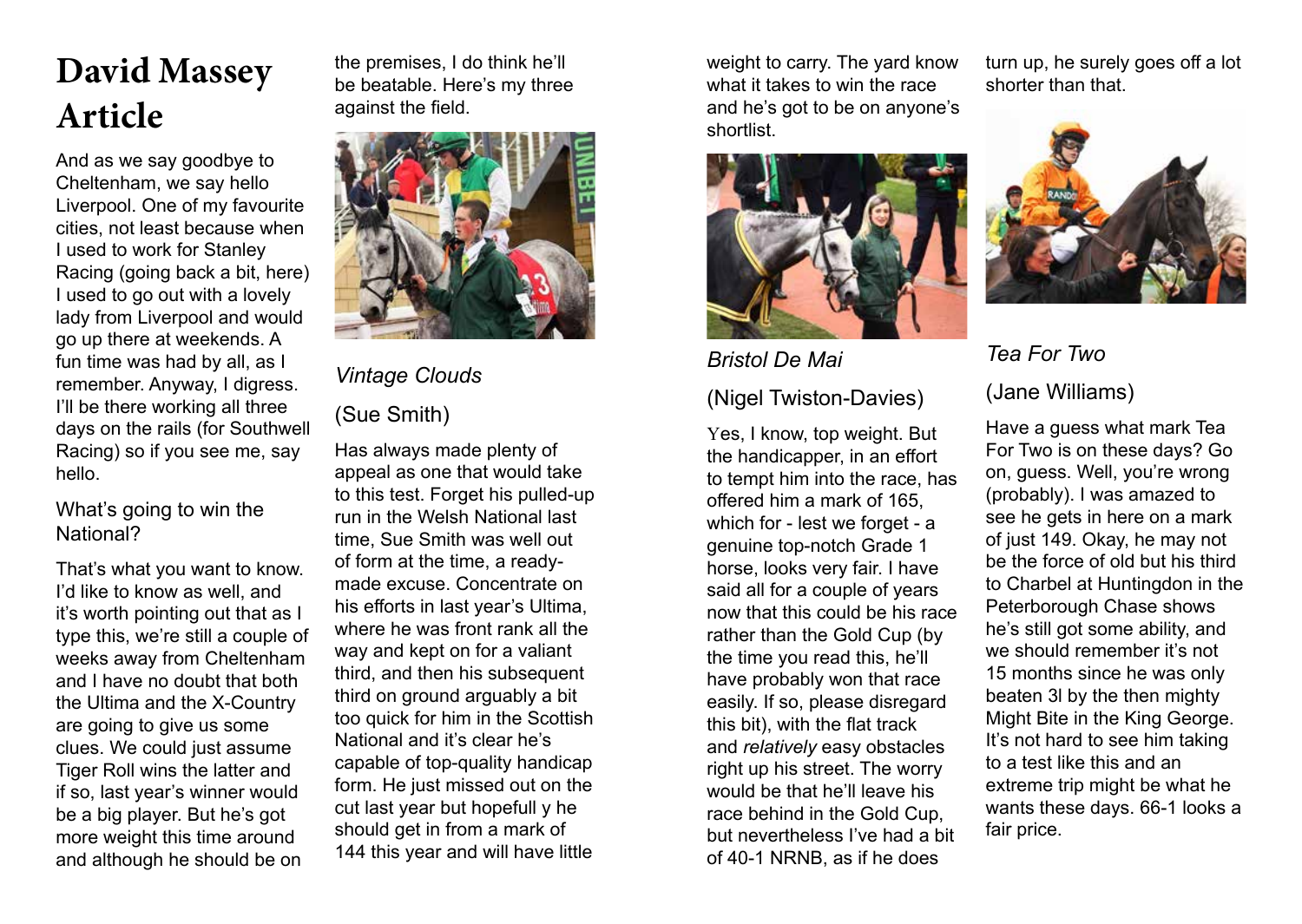### *John Hales Article*

It has been a very rewarding time in the build up to Cheltenham and Aintree. I went to Ascot to see Politologue in the Ascot Chase and the GiGi partnership's Brio Conte and I represented my Son's Robert Syndicate "yolo" (You only live once) with Worthy Farm.

 Politologue I felt was not at his best but finished a creditable 4th in a good field. The placings could be different on another day with the exception of the winner who produced an incredible front running performance. The performance of Brio Conte was outstanding considering he was last in the betting at 25 to 1. Bryony Frost was told to do as well as she could but hopefully the handicapper would be kind to us as we believed Brio could be an entry in the Coral Cup. She was also told if she felt the horse was travelling well and had enough left in the Tank coming round the final bend to try and win the race. After the race Bryony told me that

Brio felt full of running and she decided to push him and see if she could thread her way through the field. She did this and Brio produced the class to win the race. Brio has had a number of injury setbacks and has still to produce the goods over fences. He is a good jumper and we wish him well in the Coral Cup despite having to carry an extra 6 lbs. next season it will be over fences.

Worthy Farm was purchased by my Son Robert and his friends in unusual circumstances. It has always been my daughter Lisa who was the horse person and Robert was more interested in football being a staunch supporter of Aston Villa (when they are winning) he and his pals decided to go to the Glastonbury festival and when they arrived they noticed it is on a farm called Worthy Farm. He and his pals were staying with Paul Nicholls and the following day Paul showed them some young horses and one was called Worthy Farm. That was to much of a coincidence for Robert and his friends so they

purchased the horse. Worthy Farm produced an excellent performance at Ascot and stayed on very strongly to be a very "Worthy" winner. He is a very good stayer and it will be very interesting to see him over fences next season.

My biggest disappointment this season has been the Dellercheckout who has not shown anything before going recently to Taunton. Paul decided to try blinkers on him for the first time. While he received a lot of weight his performance was a revelation. He led from start to finish and his jumping was very good. It has given me some hope that I may still have a good horse. It will be interesting to see if he can follow up in his next race.

It is now time to finalise plans for the Festival and Aintree. It is regrettable that we are planning to have only one runner at the Cheltenham festival mainly because of injuries and horses not being ready. However with Politologue Paul Nicholls is still keen to keep options open for the Queen Mother

Champion Chase and The Gi Gi partnership will have Brio Conte in the Coral Cup. Aux Ptits Soins will contest the Stayers Hurdle at Aintree with Politologue trying to win the Melling Chase again. Politolgue will have his breathing reviewed again and it may be he has a breathing operation in the Summer. For now the Tongue Tie is doing its job. Last year we had 4 weeks between the meetings and this year back to three. 3 weeks is not sufficient time to expect horses to produce their best at the peak of competition.

Finished for the season are: Marie Banrigh, Eclair Danaiy and Protektorat, They will all Benefit from a longer rest. That just leaves Ibis Du Rheu who will probably be entered in the Scottish National.

Many thanks

John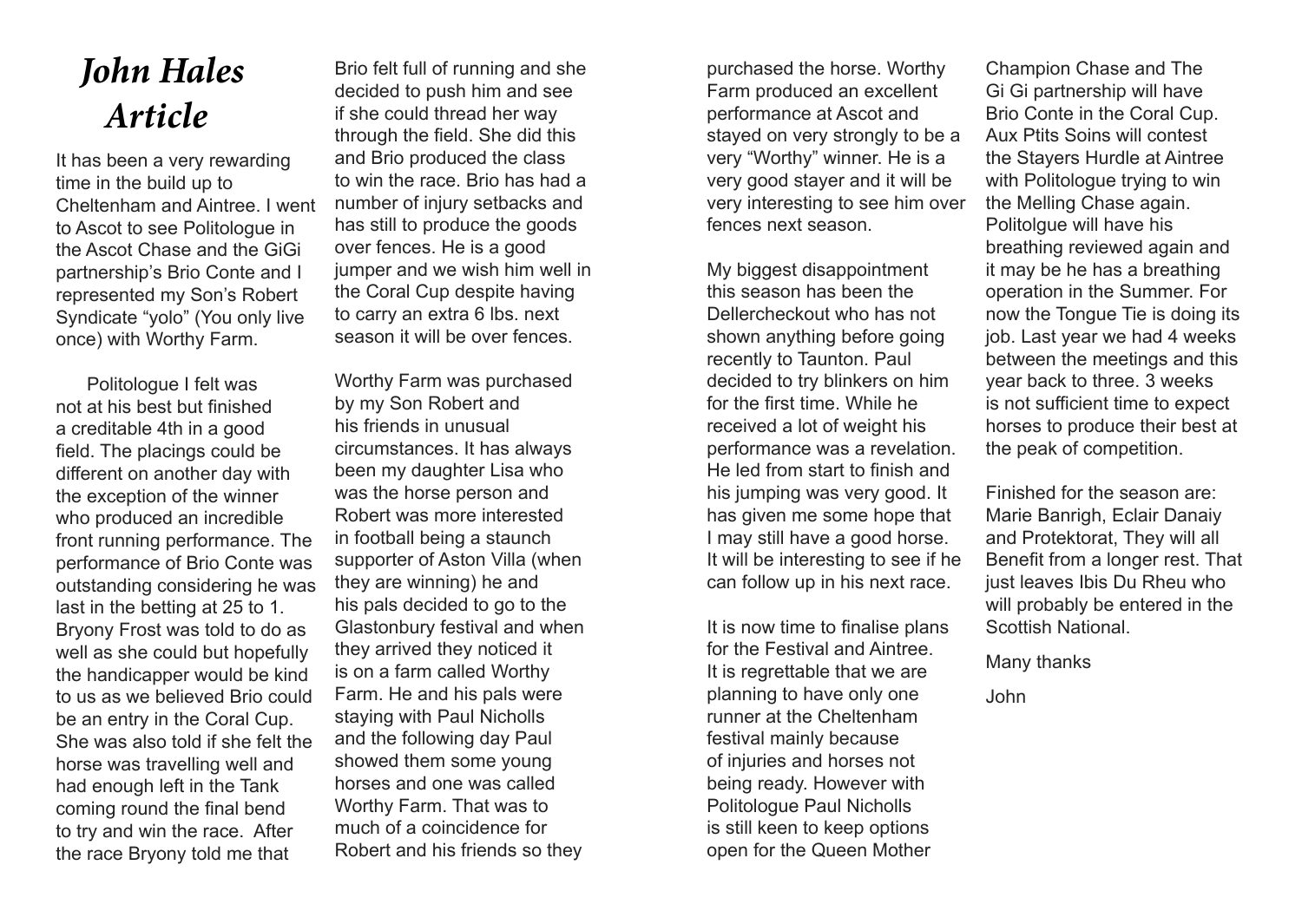### UPTON VIVA STUD

Well...........that was a busy month! After the quiet start to the year it was all systems go for the mares. Our four barren mares, two maidens and two empty, have been under lights since January 1st and all started cycling this month. Numerous scans were undergone as well as the necessary swabs and three of the four were duly covered with the last mare expected to visit the stallion in early March. The first scan of the season is to ascertain whether or not the mare is cycling, transitional or anoestrus (dormant for the winter) Putting them under lights tricks the mares brain into thinking spring is on the way with longer daylight hours when natural mating would occur. Once we know, via scanning, that the mares are "coming in" we re scan every couple of days until one of her follicles reaches approx 3.8 and then contact the stallion stud to book her in for a cover within 36 hours. We regularly update the relevant stud on the mares progress so they have an approximate date for our arrival. This is obviously a necessity as our mare would not be the only one visiting the designated stallion! Occasionally a mare will

throw up two follicles of similar size which does mean we scan for pregnancy a couple of days earlier than normal. Fortunately this happens rarely but a thoroughbred is not designed to carry more than one foetus and if twins are missed not only will the foals be aborted or stillborn but the mare could also lose her life.

Once the mare has been covered we give her an ovuplant which ensures (in most cases) that she will ovulate within 48 hours. After that time has passed we re scan again to check for ovulation which in almost all mares is generally the case. However for the odd mare that hasn't we don't panic as some stallions semen can remain alive for up to five days!!

At 16 days post covering, we can scan for a pregnancy which at this point looks like the picture below



The next scan is around 24 days when a heartbeat can be detected and the umbilical cord is visible. We generally scan again at approximately 30, 40 and 60 days to ensure the foetus is developing as it should and once more in September to confirm pregnancy before the stallion fee is due October 1st.

For the mares who have a twin ovulation we scan at 14 days and although the conceptus are very small they are still mobile and not fixed to the uterine wall. At this stage a vet is able to "pinch" one, usually the smaller of the two, to give the remaining one the best chance of survival. A few years ago we did have one mare who had a triple ovulation and went on to have a healthy filly.

Tell it to Me was covered by Jack Hobbs on 19th February, Tidara Angel by Nathaniel and The Missus by Blue Bresil both on 24th February. Fortunately we have the use of two lorries as although unusual for us, we had two mares needing to go in opposite directions on the same day. I took The Missus to Wales for her cover with one of the grandchildren's ponies, Fluffy, for company as she was a maiden and Blue Bresil was the perfect gentlemen!! Mel took Tidara Angel alone to Hertfordshire for her

liaison and as she is a seasoned broodmare needed no one to hold her hoof! She will need to be checked early as ovulated on two follicles. As I make no secret of my adoration of Jack Hobbs there was no question as to who was taking Tell it to Me...... with Fluffy.....to stud, and I was not disappointed. He really is a magnificent stamp of a horse in my albeit humble opinion but I sincerely hope he makes a great National Hunt sire.



#### Blue Bresil



Nathaniel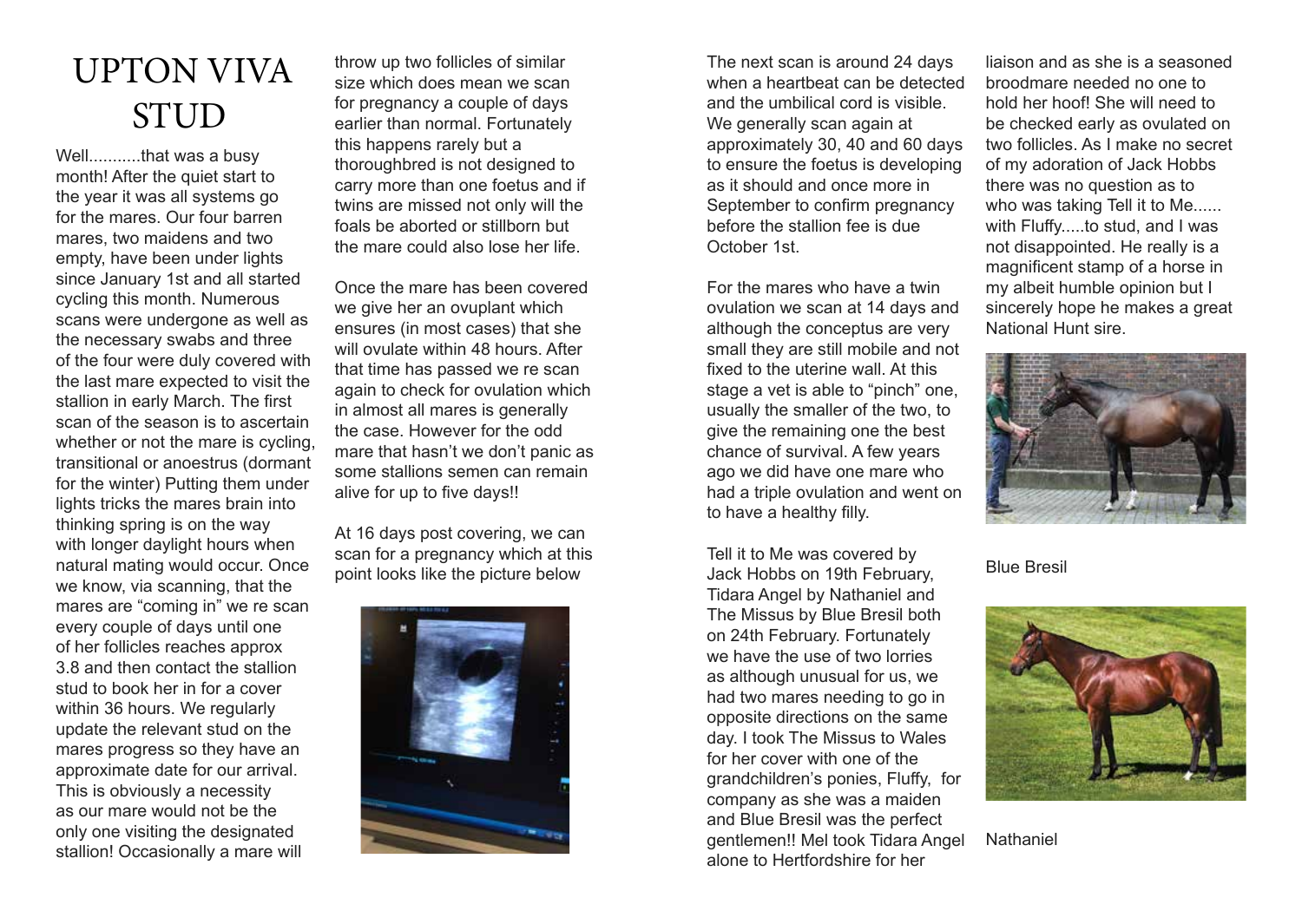

Jack Hobbs

Along with the stud work we are dealing with at the moment we are also dealing with a ridiculous amount of foot abscess's with the nine two year old fillies due to the ground becoming so firm. This is very time consuming putting on and changing poultices but as I've said previously, handling them all as foals certainly pays off under these circumstances.



Foal watch has officially commenced although as yet I am not "sitting up" as Liberthine is due March 1st but not showing any signs at all of wanting to foal. Knowing my luck she will wait until The Festival week starts and then have me pacing the barns during the night and needing matchsticks for my eyelids to watch the racing during the day..........

On the racing front our home bred 5 year old Maitree Express ex Shatabdi by Malians (a firm favourite of mine) is due to go to Newbury on the 2nd March for a race course galop with a view to run soon after...........very much looking forward to this, more next month

Printing Dollars again won a hurdle race at Exeter on 15th February so is off to a flying start to her racing career. She has an entry at Warwick on March 10th so again more next month........

Elusive Belle was 2nd at Sandown on 15th February and has an entry in the novice hurdle on the Thursday of the festival which I am very much hoping to go and watch. Hurry up Liberthine, get a wiggle on..................

The culmination of a lot of blood, sweat and tears from trainers, lads and lasses comes to fruition on 12th March when the Cheltenham Festival commences. I can hear the roar of the crowds already as the tape lifts for the first race, so here's hoping that when you read this everyone involved has had a wonderful time and all horses came home safely.

# February Club Meeting

Our guests for the February meeting were Peter and Michael Scudamore who were interviewed by journalist and Unibet spokesperson Brett Williams. Unfortunately a spot of car trouble meant that Tom was unable to join us though it was great to see Lucinda Russell in the audience..

Compared to many of you, I have been a member of the Club for a relatively short time. However, in those few years I have been lucky enough to attend some really excellent club nights with some first rate speakers. This meeting was, in my opinion, up there with the best and if the smiles and laughter that came from the packed audience is any judge, a lot of other members thoroughly enjoyed the evening too.

The idea at outset was that Brett would interview the two Scudamores. In the

event his role was more of a starter. He dropped the tapes in asking his first question and in the manner befitting a Champion Jockey, Peter was off and running with a whole host of stories, anecdotes, opinions and a lot of laughter. During the evening we covered topics as diverse as how the family first got into racing through to their views of the future of the sport via stories about some of the great horses, jockeys and trainers of the past. It really was an enjoyable and eclectic journey which I cannot hope to cover here. At the risk of sounding like I am on a commission if you missed the meeting you'll have to buy the new book 'The Scudamores three of a kind' and you'll see what I mean.

Though the stories Peter and Michael shared with us were many and varied I thought we kept coming back to two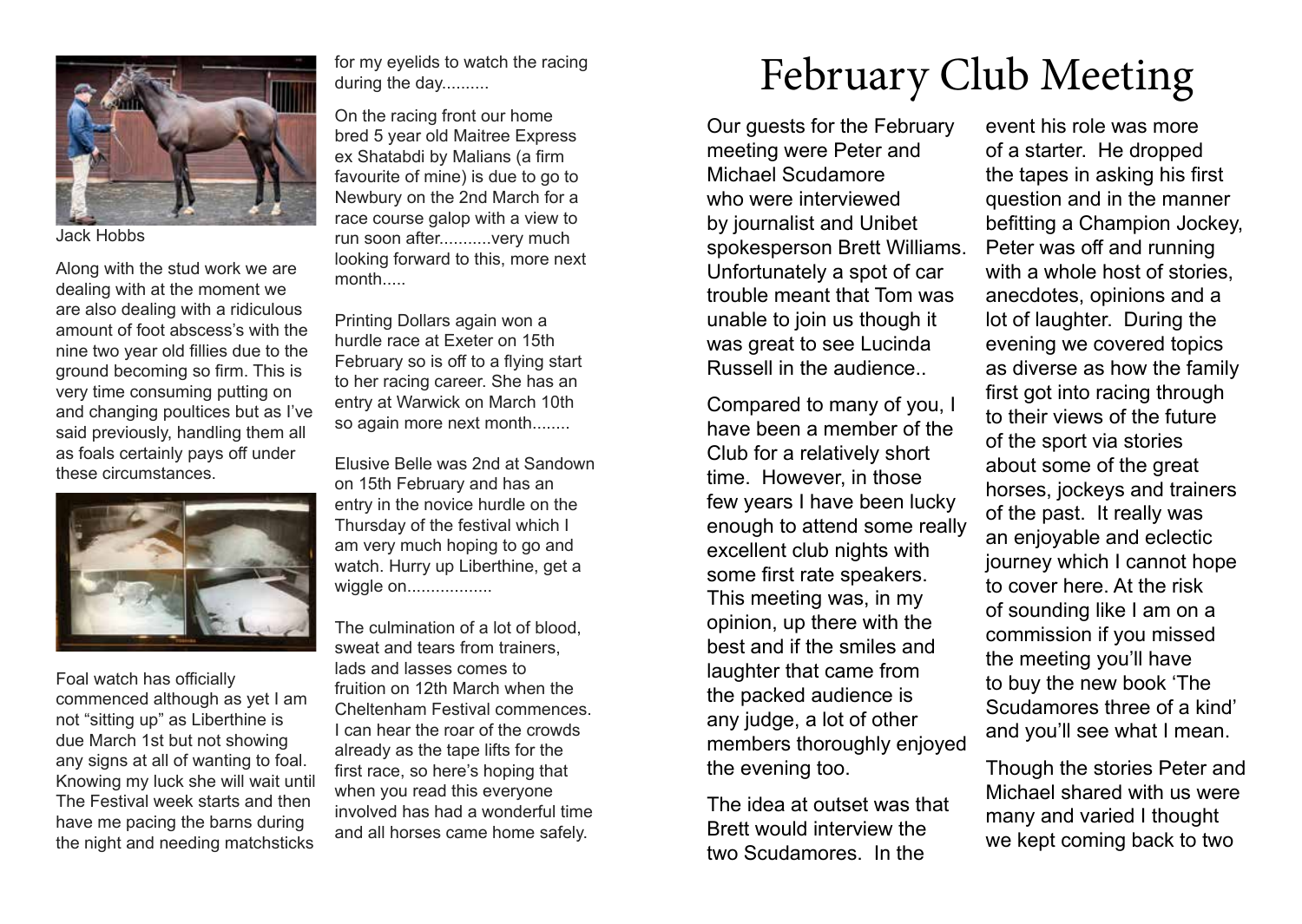common themes. Foremost in these was the importance that the history of racing and the great horses and personalities of days gone by have had in shaping the game we have today for example setting up the Jockeys Association. Peter reminded us of the days of cork helmets, no body protectors and sometimes huge fields. He told us a great story of a Novice Chase at Hereford which had 40 runners, so many they could not all line up at the tapes. The story goes that the Starter called out "tryers and the front and non tryers at the back please"! During the evening we met with so many famous names such as Dorothy Paget, Willie Stephenson, Fred Winter, Frenchie Nicholson, David Nicholson John Francome, Martin Pipe and many more besides. Stories were told about great races too, The Grand Annual, The Grand National and the Festival all looming large.

The other theme was the importance of the horses themselves. Peter commented that it is the horse that really captures the public imagination and that this is the way the sport should be promoted. He reminded us of the days of Desert Orchid brought out huge crowds and took us on a journey which looked at some of the great horse which have touched their family history; legends such as Oxo, Sir Ken, Greektown, Earth Summit, Pearlyman, Sabin Du Loir, Carvills Hill and many more besides.

One horse that stands high in the training career of son Michael is Monbeg Dude whose performances included landing the Welsh National in 2013. Michael recalled the rather 'unusual' way the horse was acquired. While attending an auction with Mike Tindall and James Simpson- Daniel then of Gloucester rugby (Michael himself was a talented rugby player) a speculative

opening bid was made by one of the players but with no expectation on landing the horse; as regular attendees at charity auctions they often used to start the bidding on items and, out of habit, did so here. However, on this occasion nobody else joined in and a mix up by the consigners meant that the reserve price, which had not been met, had not been filed. Suddenly they had a horse and a bill to be paid! Michael comments they went out to the stable having not seen the animal before, opened the door and at the back was a horse that did not look too promising. ...how wrong this turned out to be for despite injuring himself when trying to jump a gate on his own, the Dude went onto land 4 wins, 8 places and in excess of £250k prize money. Ironically the day after our February meeting I took Katie to her first Tattersalls auction at Cheltenham with strict instructions to stay very still

#### indeed!

In the book the author, Chris Cook, weaves together the stories of Michael's 1959 Grand National win on Oxo and the 2017 triumph of One For Arthur which Peter described as his proudest moment in racing (Tom finished 6<sup>th</sup> Vieux Lion Rouge having been in contention for much of the race). Hearing first hand, and with such enthusiasm and colour, the racing history of the family it is easy to see why.

It was a hugely entertaining evening and I'd like to extend my thanks to Peter, Michael and Brett for giving us their time and entertaining us so well.



By David Miller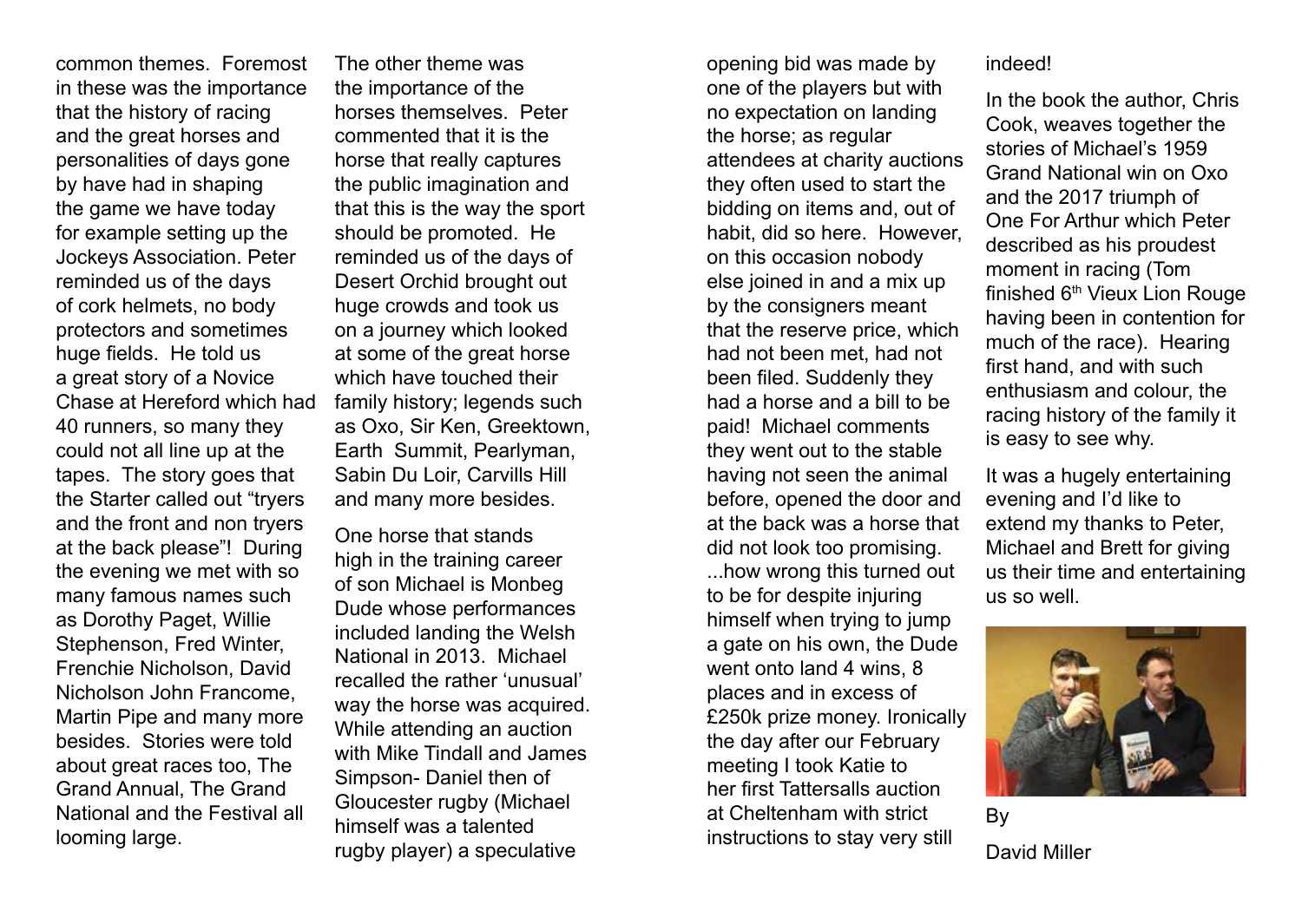#### Fuchu, Tokyo, Japan The World's Largest Racecourse

 Japan is an amazing country full of surprises and more like another planet than another country, it challenges everything you know and their version of horse racing is no different, well in fact it is very different to what we have in the UK. The first huge difference is the cost of entry, it was less than 50p each on our day out and that included a race day programme that was more like a magazine than a race card.

 Fuchu is the main racecourse in Tokyo and has its own train station with a long-covered walkway leading from it to the course, on a busy day there can be over 220,000 punters there making it one of the largest in the world. The grounds and stands are vast and the facilities offered



are first class. Families are positively encouraged with a huge infield area devoted to children, here they can enjoy a ride on a mini Shinkansen, stroke a talking animatronic horse or just run wild in the play-areas.

Betting is via a Tote system and is automated, you simply fill in a card which is similar to our placepot card although with many more columns. There is a special information desk where you can get help and even trained staff to help the first-time punters to understand just how to bet and explain the whole schedule of events for the day. The Turfy shop stocks souvenirs with cuddly toys for the children dressed up in the colours of the most famous horses.

We were amazed when we visited to find that there were twelve races that day, four jumps four on the turf and four on the all-weather. The form was detailed in the race programme but here we did hit a problem as we couldn't follow the



Japanese version at all, apparently English versions are made available though. The first race started at eleven o'clock, and with one every half an hour it was a very full days racing.

We visited the paddock to try to get a feel for the racing, it is huge and there are superb facilities for watching the horses, but the first thing to strike us was that there was no sign of any trainers or connections. The horses were being led around as usual and there were a couple of beautiful grey horses being ridden by two red coated escorts.



Once the bell was rung the jockeys ran from the weighing room beneath us and were legged up immediately. The huge information board kept the locals well informed as the horses disappeared under the stands into the tunnel that led to the course, led by the two grey horses. Once out on the track they galloped towards the starting stalls, here again there was something different, it was a very hot day and near the start there was an open barn where the horses could shelter out of the sun to cool off before they were loaded.

The speed with which the horses were loaded was nothing short of astounding, with up to twenty being loaded in less than two minutes

there was no time for them to get overheated or fractious. The stalls handlers did a fantastic job, which raised an obvious question, why is it such a difficult operation in the UK? Why do we so often see horses being pushed and pulled with blindfolds and blankets and in some cases just refusing to enter them at all.



The Japanese horses are all thoroughbreds, many descended from the same lines as our own, they just seem to do a much better job of loading them up. The handlers were dressed in bright green and yellow safety clothing again an obvious course of action, it has always been a concern of mine that a race in the UK might start with an unfortunate handler trapped underneath.The use of bright clothing would surely reduce this risk still further.

The horses also are very colourful with their different hoods and tack, all adding to the spectacle that is racing in Japan. The screens are absolutely massive and easily visible too. The punters get very excited as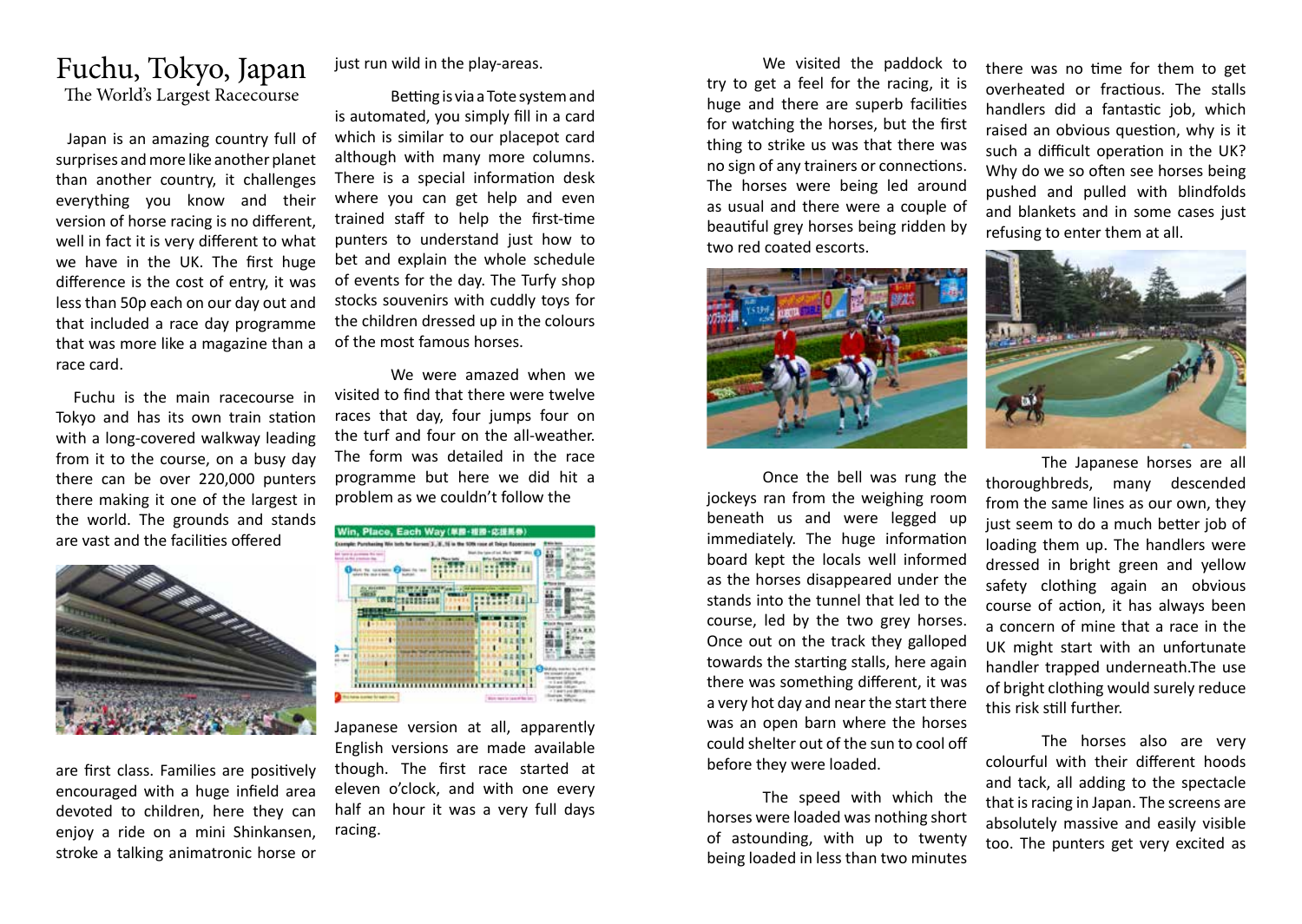the horses near the finish roaring on their favourites. It really is a great day out for all of the family, there was mix of people attending and no threat of any poor drunken behaviour either, that just would not be acceptable here.



The betting hall was interesting too, many Japanese put small plastic sheets on the floor and make that their base for the day. As they are used to sitting on the floor they are happy to stay there watching the screens placing their bets and also collecting their winnings from the numerous machines that surround the cathedral like space.





The plastic sheets are also in evidence outside where many families picnic all along the rails, it is how they reserve their space, and nobody encroaches onto your plastic pitch, that just isn't done in Japan. They are extremely territorial and very polite people.



There are dozens of food outlets offering all sorts of goodies, with plenty of seating. Grandstand seats only cost a few pounds and can be reserved, but really only need to be on feature days as there are also thousands of free seats in the stands. The amounts gambled on horse racing in Japan are huge with more money being bet than in any other country. In recent years it has been declining, no doubt as a result of the emergence of more online opportunities.



We had really great day out, horseracing in Japan really is fun and they do seem to be attracting a varied audience, and provide first class facilities without the need to

### **CLUB EVENTS:**

*April 17th*  Ladies in Racing *April 20th* Stable visit to Philip Hobbs names to Sarah ctcrcstablevisits@gmail.com by April 6th *Punchestown 30th April - 4th May* Racing and stable visit names to Sarah ctcrcstablevisits@gmail.com *May tbc at Worcester* Picnic and Richard Davies Award *October Punchestown Opening 2 days.* Racing and stable visit to Gordon Elliott names to Sarah ctcrcstablevisits@gmail.com

charge the earth while still paying out excellent prize money(20/30% more on average than the UK). It seemed to us that we could learn a great deal from them especially with regard to facilities offered, the cost to the public, and how to attract a wider audience and especially a younger one. Go racing in Japan you won't regret it.

Paul Trott

The Editor would like to add that she went racing in Japan when she was 12 years old as she was living over there. It was a great experience and would agree with Paul that it is well worth making the effort.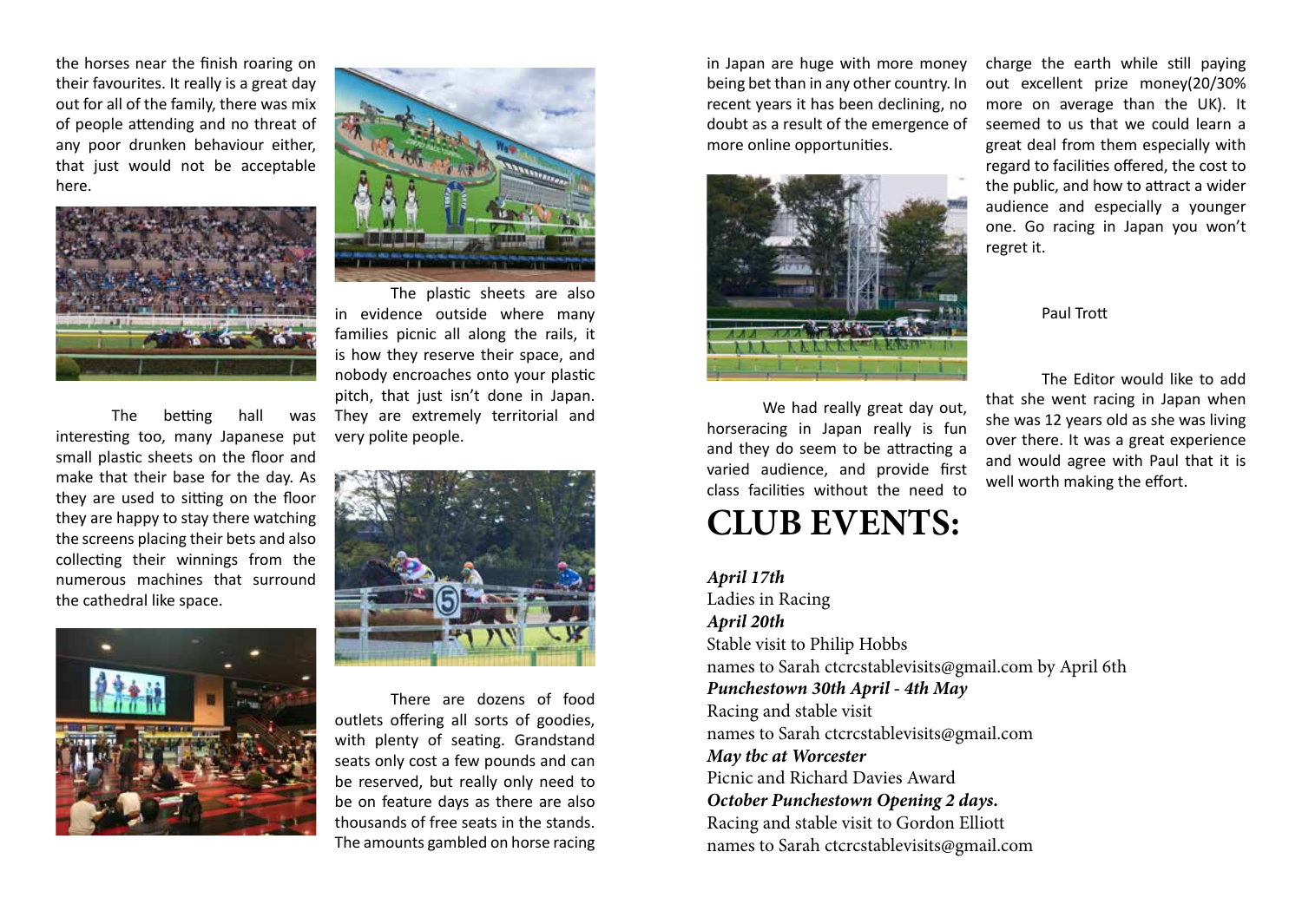# #GoRacingGreen

This article is to tell you about a new initiative called **#GoRacingGreen** and to let you know how you might be able to help out by simply wearing a green ribbon when you next go racing.

In mid January 2019 a lady called Debbie Matthews decided that she would make a trip to Ascot to watch her favourite horse, Altior, run for the first time. You might be thinking that there is nothing remarkable about that but you need to know that Debbie suffers from social anxiety. To travel on her own to a crowded racecourse meant she had to face her mental health issues full on – even getting into the car to start the journey was a big battle that had to be faced and won. Setting out on this journey was an incredibly brave thing for her to do.

Before she set off Debbie made a posting on Twitter which simply said that she was heading off to Ascot on her own to face some of her anxieties head on. She didn't give the tweet a second thought until checking her phone at a Service Station. She had received lots of messages of support and encouragement which kept her going on the

journey.

Social Media can be something of a curate's egg. There is no doubt that it can be a negative influence but by the same token it also has the power to do a great deal of good. Amongst those who saw the tweet were the Racing Post who printed a story about Debbie and Altior. The story went viral and prompted Debbie to launch **#GoRacingGreen** to encourage people to support others who might be experiencing similar feelings.

Her initiative very quickly caught the imagination of people involved in racing, the media and some race courses too. Support has come from many quarters including Tom Lacey, Nicky Henderson, Fergal O'Brien and Kayley Woollacott. Hereford named a race **#GoRacingGreen** (though it sadly fell into the period where racing was cancelled) Ascot, Ffos Las and Chepstow have also shown their support. The initiative has been featured on ITV Racing, Racing TV, Horse & Hound and many more. Debbie has sent **#GoRacingGreen** hats to all quarters of the country from the top of Scotland to the Isle of Wight. I am writing this article in

mid February, I am sure that by the time you read this list will have grown and grown.

So what is **#GoRacingGreen** all about? It's an initiative to help people that would not normally go racing because they have anxiety. Many people would love a day out of the races but the thought of large crowds, noise, the size of the venue, the consumption of alcohol or simply being nervous about what to do, where to go and what to wear. I know from my own experience that simply being alone in a large venue can be a very uncomfortable experience. I also know that I have (and sometimes still do) opt not to go to an event or venue if I am on my own. The feedback Debbie has received shows that there are a lot of people who feel the same.



Some of these race goers will suffer from mental health issues. There will be others who may have lost a partner and are now alone, some may be suffering from dementia others may be lonely or shy. There are many reasons why people may decide not to go racing. Those that have analysed the statistics suggest that if only 1% of those who suffer from anxiety or depression could be encouraged to go racing that would be an additional 30,000 race goers. That is a lot of people who are missing out of the sheer excitement and exhilaration of being trackside, enjoying days out and getting that sense of wellbeing that comes with a good day out at the races. I think back only a few weeks when Katie and I were jumping up and down, and punching the air as Frodon battled to the line. Weeks have now gone by but we still talk about the buzz of that moment. It's not the same on the TV.

### **#GoRacingGreen** aims to

encourage racecourses to make small changes and additions that will help open up a whole new sector of people into the racing community. This could be as simple as a meeting point in a quiet room where visitors can take a time out. While most have access statement in place – level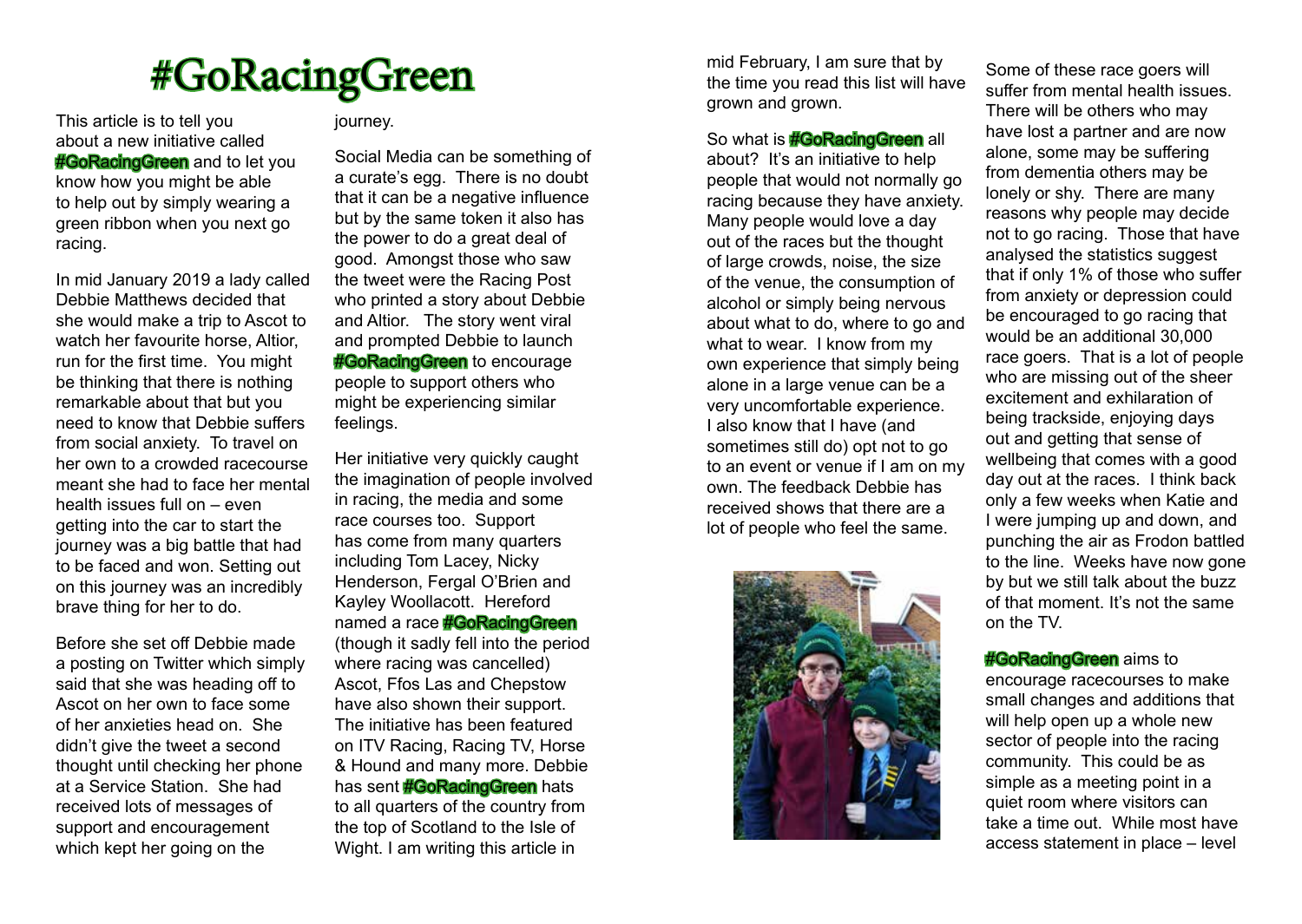access, disabled toilets etc – none have an Invisible Access Statement to cover those with mental health issues. In truth a lot of businesses are in the same space. What a great opportunity exists for the racing industry to lead the way? It also makes sound commercial sense; 30,000 is a lot of turnstile clicks and revenue.

We also want to create a **#GoRacingGreen** community. The aim is to encourage race goers to wear a green ribbon or hat to signify either that you are on your own, are anxious or that you are happy for people to come and say hello and sit with you. I wore my ribbon for the first time at Ludlow at the start of February and met up with John, an older race goer who was on his own and wanted a chat. We had a most enjoyable afternoon picking the winners (sometimes) and chatting about the horses.

Cheltenham is a marvellous place to watch racing but for some the size of the venue must make it a daunting proposition. I know a lot of you who read this are regulars at the course; imagine the difference it would make if we were all to wear ribbons?

If you would like to know more about **#GoRacingGreen** and get involved (or even buy one of their hats – the profits go to the Samaritans and Retraining of Racehorses) check out

#### https://goracinggreen.co.uk.

This initiative has moved very quickly since the start of the year and I am sure that by the time this article is printed there will be a lot of new and exciting developments to read about.

David Miller



Ed sends Apologies to David as he wrote the article on our January meeting and silly me credited Helen with writing it.

You can't get the staff these days!

### *Jo O'Neill Article*

Jonjo Junior turned 21 on January 26<sup>th</sup>, only a week after winning the Lanzarote Hurdle on Big Time Dancer at Kempton. He is maturing into a talented jockey and he rides out every morning, except the ones he's going to different trainers. On the Monday, there was a huge gooey chocolate cake for everyone to eat during coffee break!



On the 29<sup>th</sup>, the snow returned and then everything froze so working conditions were slippery and so cold. Snow fell deeper and, by February  $1<sup>st</sup>$ , the snowplough was out. Maintenance men Federico Bazan and Madaline 'Doc' Radu were incredible: Federico snowploughed, and Doc got up extra early to harrow the gallop. The snow lingered a little, until all that remained were hillocks left by the snowplough, ever diminishing as they melted.

 My little Jack Russell Daisy, a gift from the boss last summer, is as accurate in weather-prediction as

the Met Office. Whenever a day is even slightly drizzly, let alone tipping it down, she must be encouraged to get up and leave the house. A very wet day results in Daisy staying in the office, curled up next to Hughie. I even bought her a little Barbour waterproof jacket but given the choice, she'll stay sleeping, fossilised in cosiness. Daisy, clearly, is hankering for the summer – she's not the only one!



February 7th saw racing cancelled due to cases of equine flu. There were over 170 yards on "lockdown", including us. We quarantined our four runners from the previous day at the satellite yard. The atmosphere strangely buzzed, and I was reminded of foot and mouth in 2001, when I worked in my first fulltime job in racing and the sad day at Newbury when two horses died from electrocution in the paddock. These were surreal times in racing, and the equine flu can go alongside these.

 There was a national shortage of swabs (a one-ended oversized cotton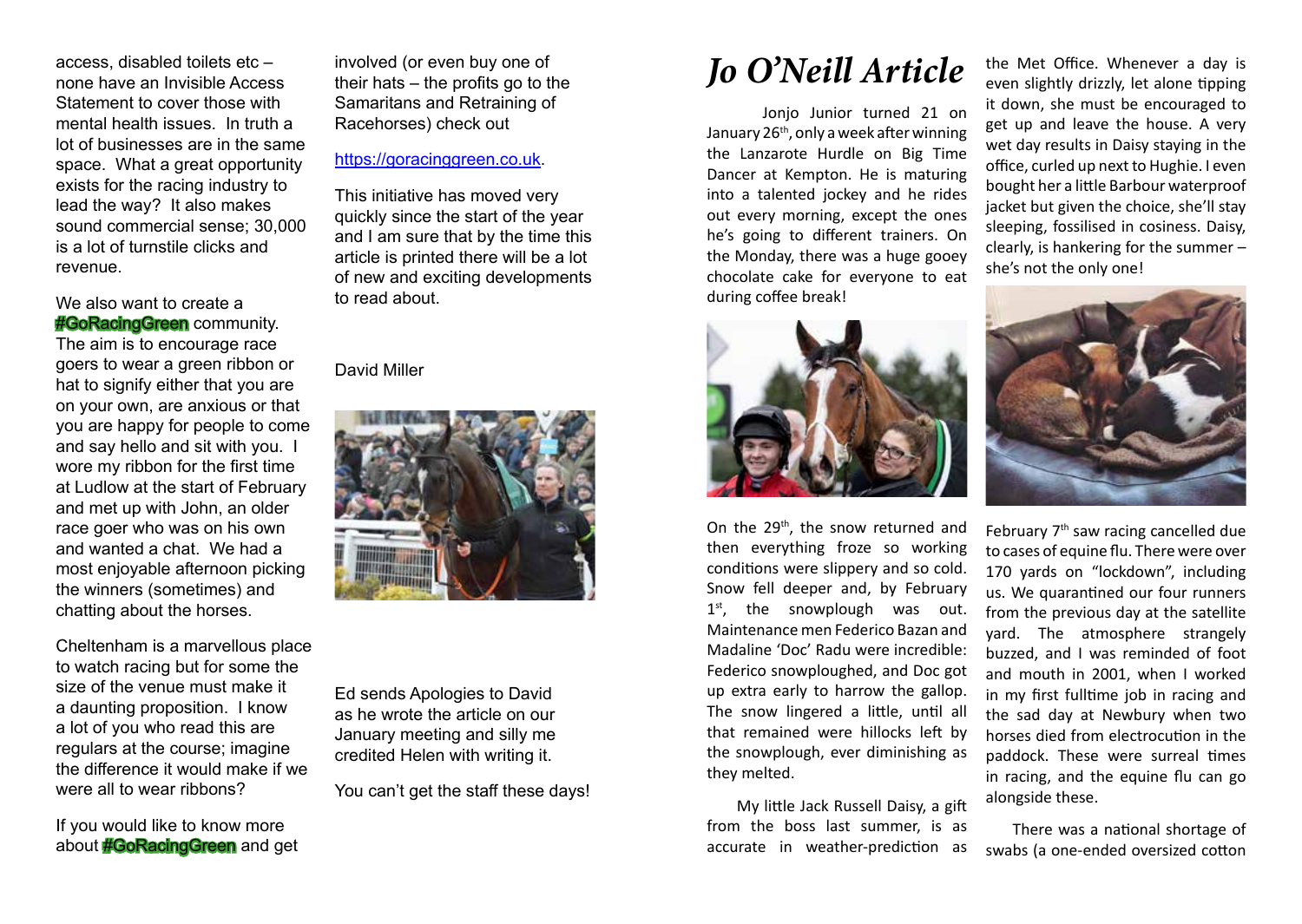bud) and many yards had to make their own with lengths of wire, cotton wool and gauze. Vets and veterinary staff were under pressure and worked overtime with the extra workload. Harrison Day, our head of travelling, drove to Newmarket to pick up 200 swabs from one of the big veterinary practises there. On Friday lunchtime, the head lads helped the vet swab every horse's nose on the premises, including the two in the field and Federico's daughter's Shetland pony!

By Tuesday, we had been declared clear, boosters administered, and racing was back on by Wednesday. Now, horses go racing with a Health Declaration Form, all officially signed, and their temperature added before departure.



Every so often, as stable staff, we must 'go with the flow'! On Monday 18<sup>th</sup>, I rode first lot and then took Dreamsoftheatre to Cheltenham Racecourse for a 'photo shoot' for Great British Racing, an enterprise dedicated to promoting horseracing, but everything was a bit ambiguous. I was simply told to bring the horse to the pre-parade ring for 10:00.

Before leaving, I plaited Dreamy's mane and swapped my breeches for black trousers. Not knowing what to take, I gathered up a bag containing a racing bridle, lead rein, paddock sheet and roller. We arrived before the allotted time. found the way to the pre-parade was barricaded. I was fascinated to see the racecourse how I never normally see it: quiet of revellers, dozens of dark green wheelie bins lined up like a battalion, decorators touching up paintwork everywhere. There was a quietness never present on a race day, only the sound of drills and the voices of workmen.

I waited awhile in a saddling box, where Dreamy cooled off from sweating in the lorry. I had to remove the paddock sheet as they brought over a saddle. "I need a pad and a girth," I said. I hadn't been told he would be ridden, otherwise I would have brought the appropriate equipment! Fortunately, a young groundsman was there, having been sent to mow the grass in the pre-

parade and he rang his boss, head groundman Ben Hastie, who grabbed a pad and girth from his own exracehorse.

There were three lady jockeys being interviewed in front of a camera. Brigette Andrews in lilac and purple stars, Harriet Tucker in red, black and white and Lizzie Kelly in green, blue and white – the colours they had all worn when winning at the Festival. Brigette walked Dreamy, now with a number cloth under the saddle, round the paddock three times and then he stood like a statue for a "reveal shot" with the other two jockeys. he was so well behaved and stood out being a light grey. Hopefully, the film will be used as a promotional tool about the Festival for Great British Racing. On arriving back home, I took Dreamy for two canters!

The next day, I took Lad of Luck to a yard in Kemble, near Cirencester. He was once a bumper-winner with a promising future, whose wind got too bad to continue to race. He's now trying the new job of eventing!

 It seemed an age since I had gone racing, as equine flu hit when I was previously scheduled to go. On the  $22^{nd}$ , I had my Presenting filly, nicknamed Tabitha but officially named Notawordofalie, running in the bumper at Warwick and Arrivederchi (Lucky) in the Exeter bumper. I couldn't choose so the office sent me to Exeter. I was very pleased with

Lucky who finished fourth, still only four and ditto with Tabitha, who was green but would have learnt a lot.

 February was indeed an odd month, starting with snow and ending with summer temperatures nearing 20s˚! This ironically led to a few not running due to the lack of rain!



 By the time you are reading this The Cheltenham Festival will have been and gone and we will be looking forward to The Grand National meeting. Safe and sound at both meeting to all.